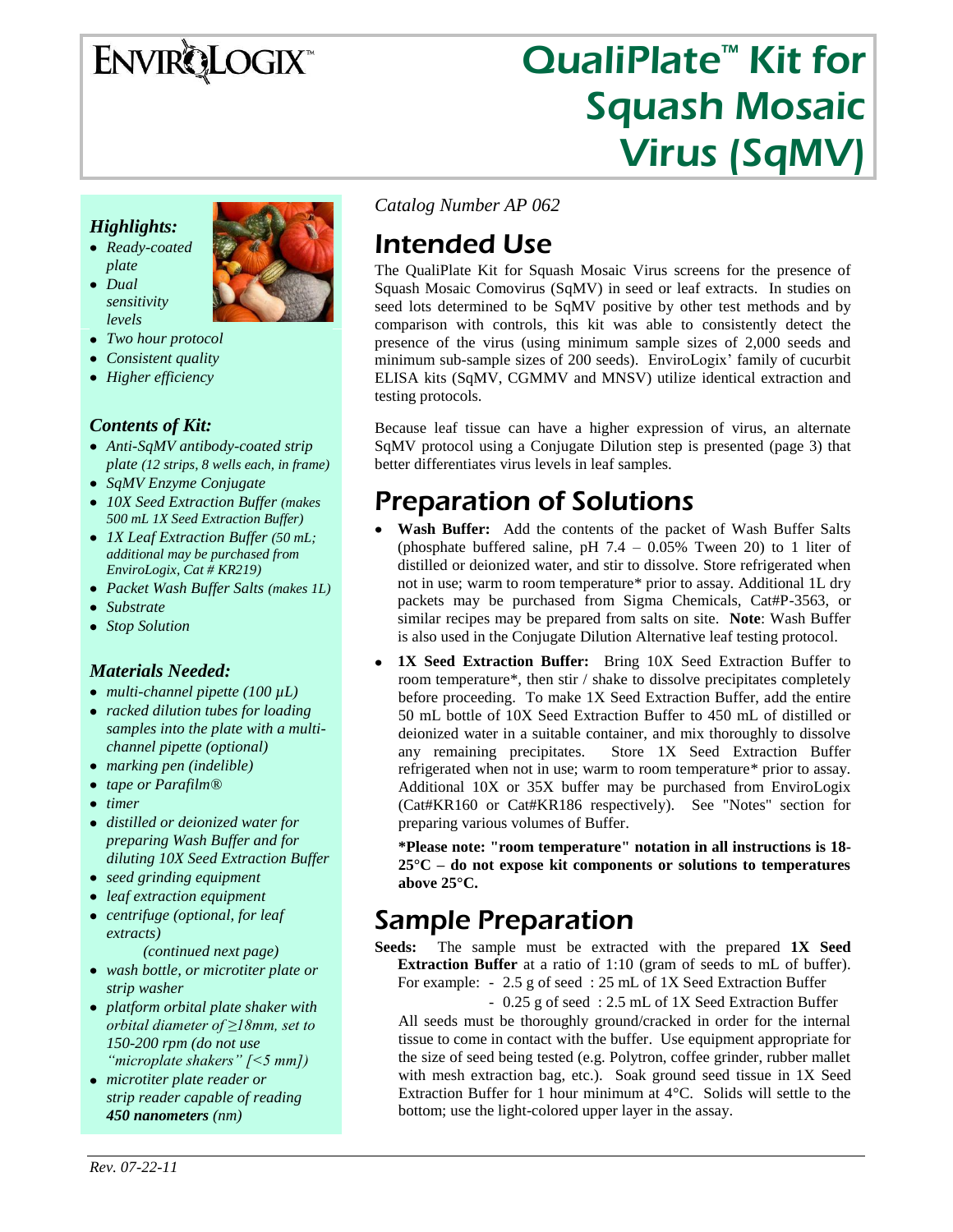

*Prepare wash buffer and extraction solutions*



*Remove unneeded strips*



*Add Extraction Buffer, controls, and sample extracts*



*Mix plate, incubate*



*All incubation steps must be performed on an orbital shaker with 18+ mm orbital diameter*

**Leaf:** The sample must be extracted with **1X Leaf Extraction Buffer** at a ratio of 1:10 (gram of leaf tissue to mL of buffer). For example:

- 0.1 g of leaf : 1 mL of 1X Leaf Extraction Buffer

All leaf tissue must be thoroughly macerated in order for ideal sample extraction (e.g. EnviroLogix ACC 002 tube and pestle, mesh extraction bags, bead-beater apparatus). Note: extracts will be foamy.

Pull off particle-free extract to run in the test. Clarification of extracts by centrifugation is recommended (10 minutes at 1800-5000 x *g*), but not required.

### How to Run the Assay

- Read all of these instructions before running the kit.
- $\bullet$ Allow all reagents to reach room temperature before beginning (at least 30 minutes with un-boxed plates and reagents at room temperature  $(18-25\degree C)$  - do not remove strips from bag with desiccant until they have warmed up).
- $\bullet$ **Organize all reagents, sample extracts, and pipettes so that step 1 can be performed in 15 minutes or less;** the use of a multi-channel pipette is strongly recommended for all reagent and extract transfers.
- If more than four strips are to be run at one time, the 15 minutes is  $\bullet$ likely to be exceeded, and the use of a multi-channel pipette is recommended (see "Note" below).
- If four or fewer strips are to be run, use a disposable-tip airdisplacement pipette and a clean pipette tip to add Extraction Buffer or sample extract to the wells. Conjugate, Substrate, and Stop Solution may be added in the same manner; alternatively, use a repeating pipette with a disposable tip on the end of the Combitip for each of the three reagents.
- If fewer than all twelve strips are used, reseal the unneeded strips and the desiccant in the foil bag provided, and refrigerate.
- Use the well identification markings on the plate edge as a guide when  $\bullet$ adding the samples and reagents. It is recommended that at least two wells each of 1X Seed or Leaf Extraction Buffer and known-negative Squash seed or leaf extract be run on each plate. Additional quality control samples may be added at the discretion of the user. Sample extracts may be run in either single or duplicate wells.
- 1. Add **100 µL** of **1X Extraction Buffer**, **100 µL** of any **user-prepared negative control extract,** and **100 µL** of each **sample extract** to their respective wells. Follow the same order of addition for all reagents. Treat each plate as an independently timed assay.

**NOTE:** It is strongly recommended that a multi-channel pipette be used in steps 1, 5, 8 and 9.

- 2. Thoroughly mix the contents of the wells by moving the plate in a rapid circular motion on the bench top for 4-5 seconds. Be careful not to spill the contents!
- 3. Cover the wells with tape or Parafilm to prevent evaporation and incubate for **30 minutes** at **ambient temperature** on an **orbital shaker (with 18+ mm orbital diameter) at 150 to 200 rpm**. Note: Shaking during incubation steps is mandatory where called for. Failure to do so will result in up to 50% loss in assay sensitivity.

*Seed testing protocol option: For testing convenience, at this point samples may be incubated overnight in the refrigerator (up to 16 hours*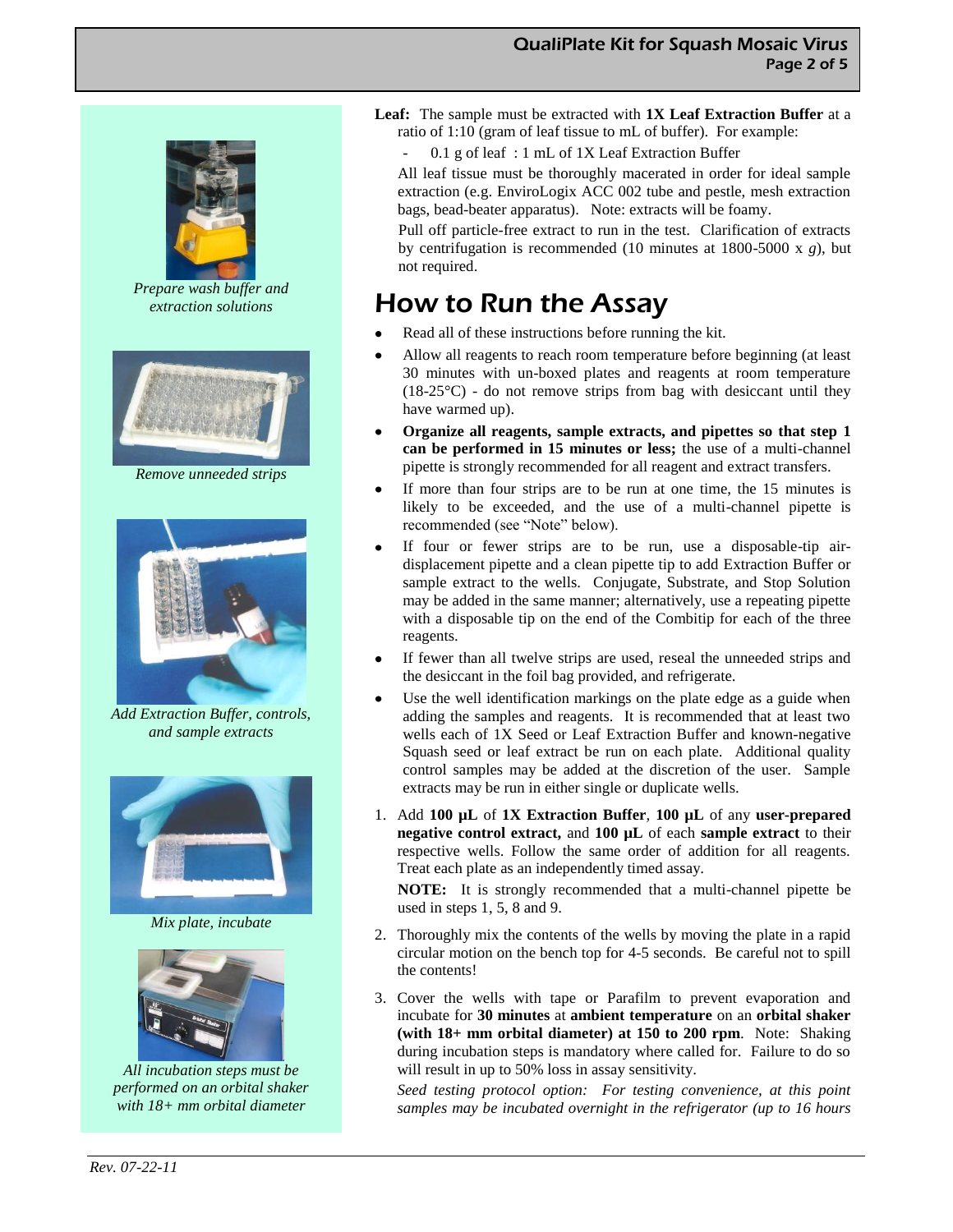

*Bottle Wash method*



*Strip Plate Wash option*



*Add conjugate, mix, incubate, wash*



*Add substrate, mix, incubate*



*Add Stop Solution*

*at 5°C). Allow plates to come to room temperature with the rest of the kit reagents the next morning, before going on to step 4.*

4. After incubation, carefully remove the covering and empty the contents of the wells into a sink or other suitable container by inverting quickly and vigorously shaking the plate. Flood the wells completely with **Wash Buffer**, then empty as directed above. Repeat this wash step at least three times. After the final wash, keep the plate inverted and tap firmly on a dry paper towel to remove as much Wash Buffer as possible.

*If seed samples were incubated overnight, increase the number of wash cycles to 8.*

- 5. Add **100 µL** of **Squash Mosaic Virus Enzyme Conjugate** to each well.
- 6. Thoroughly mix the contents of the wells by moving the plate in a rapid circular motion on the bench top for a full 30 seconds. Cover the wells with new tape or Parafilm and **incubate** for **1 hour** at **ambient temperature** on an **orbital plate shaker as described above.** Note: Shaking during incubation steps is mandatory where called for. Failure to do so will result in up to 50% loss in assay sensitivity.
- 7. Wash the wells again as described in step 4. Alternatively, perform four washes (300 µL/well) with a microtiter plate or strip washer.
- 8. Add **100 µL** of **Substrate** to each well. Thoroughly mix the contents of the wells by moving the plate in a rapid circular motion on the bench top for 20-30 seconds. Cover the wells with new tape or Parafilm and incubate for **30 minutes** (for best results) at **ambient temperature**.
- 9. Add **100 µL** of **Stop Solution** to each well and mix briefly. This will change the blue color in the wells to yellow. Read the plate at **450 nm**, with a reference wavelength between 600 and 650 nm. Read the stopped plate within 30 minutes; color may fade beyond that time.
	- **NOTE: Stop Solution is 1 N HCl. Handle carefully.**

#### CONJUGATE DILUTION ALTERNATIVE Leaf Testing Protocol

Because leaf tissue can have a higher expression of virus, it may be difficult to distinguish a relative level of infection. To better differentiate infection levels in leaf tissue only, the Conjugate supplied with the kit may be diluted with Wash Buffer at 1:9.

For example, 2 mL Conjugate : 16 mL Wash Buffer for one full plate.

Perform this dilution just prior to use, making up only as much as needed, and use in Step 5. Discard any excess diluted Conjugate. Additional wash buffer packets may be purchased from Sigma (see page 1).

### How to Interpret the Results

### Spectrophotometric Measurement

Set the wavelength of the microtiter plate reader to **450 nanometers** (nm). (If it has dual wavelength capability, use 600, 630 or 650 nm as the reference wavelength.)

#### Interpreting Results

Compare the Optical Density (OD) of the sample extracts to those of the mean Extraction Buffer wells, or preferably, to known-negative seed or leaf extract wells, to determine presence or absence of Squash Mosaic Virus in the sample extract. Samples with absorbances significantly greater than those of the Seed or Leaf Extraction Buffer and/or negative extract wells are presumed to be positive for Squash Mosaic Virus.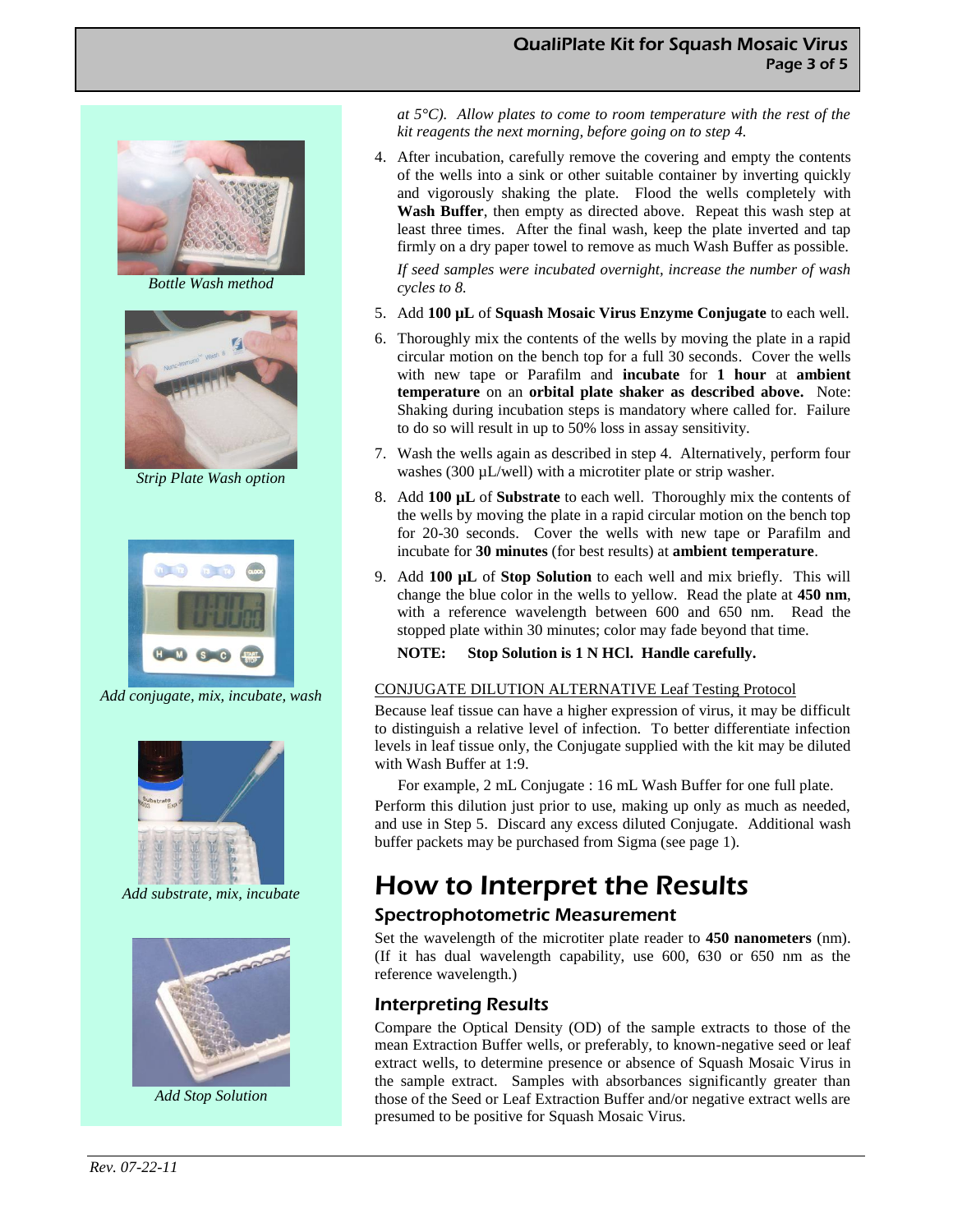

*Read plates in a Plate Reader at 450 nm within 30 minutes of the addition of Stop Solution.*





General Guidelines:

- Mean OD of Extraction Buffer wells should not exceed 0.10.
- Mean OD of SqMV-free squash seed or leaf extracts should not exceed 0.15.

If test results consistently fall outside these guidelines, please contact EnviroLogix' technical service.

### Precautions and Notes

- Observe any applicable regulations, federal or state guidelines, or in- $\bullet$ house lab safety protocols when disposing of samples and kit reagents.
- Store all QualiPlate components at 4°C to 8°C (39°F to 46°F) when not  $\bullet$ in use.
- Do not expose QualiPlate components to temperatures greater than 37°C (99°F) or less than 2°C (36°F) for optimum performance.
- Allow all reagents to reach ambient temperature  $(18-25^{\circ}C)$  before use.  $\bullet$
- $\bullet$ Do not use kit components after the expiration date.
- Do not use reagents or test plates from one QualiPlate with reagents or  $\bullet$ test plates from a different QualiPlate type or different lot number.
- $\bullet$ Do not use samples prepared for analysis in other test kits; do not run sample extracts prepared for this assay in other brands of test kits.
- **Do not expose Substrate to sunlight** during pipetting or while incubating in the test wells.
- **Be sure to read the results of stopped color development at 450 nm, not 405 nm.**
- Do not dilute or adulterate test reagents or use samples not called for in the test procedure.
- Quality of results is dependent upon following the assay protocol as directed.
- As with all tests, it is recommended that results be confirmed by an  $\bullet$ alternate method when necessary.
- **Preparing 1X Seed Extraction Buffer:** The following table shows the  $\bullet$ formulas for preparing alternative volumes of Seed Extraction Buffer. Always make sure the concentrated buffer is in solution before using it.

| <b>10X Extraction Buffer</b><br>$(KR160, 50 \text{ or } 1000 \text{ mL})$ | <b>Finished Volume</b>          |     |     |                               |  |  |
|---------------------------------------------------------------------------|---------------------------------|-----|-----|-------------------------------|--|--|
|                                                                           | 10L                             | 5L  | 2L  | 0.5L                          |  |  |
| Start with water (L)                                                      |                                 | 4.5 | 1.8 | 0.45                          |  |  |
| <b>Add 10X Extraction</b><br>Buffer (mL)                                  | 1000<br>$(1 \lg \text{bottle})$ | 500 | 200 | 50<br>$(1 \text{ sm bottle})$ |  |  |

Follow steps in order when diluting 35X Seed Extraction Buffer:

| <b>35X Extraction Buffer</b>           | <b>Finished Volume</b> |       |                |      |      |      |  |
|----------------------------------------|------------------------|-------|----------------|------|------|------|--|
| (KR186, 500 mL)                        | 35L                    | 20L   | 17.5L          | 10L  | 5L   | 2L   |  |
| 1. Start with water $(L)$              | 34                     | 19.43 | 17             | 9.71 | 4.86 | 1.94 |  |
| 2. Add PVP $(g)$ ,<br>stir to dissolve | 700                    | 400   | 350            | 200  | 100  | 40   |  |
| 3. Add 35X Extraction<br>Buffer (mL)   | 1000                   | 571   | 500<br>bottle) | 286  | 143  | 57   |  |